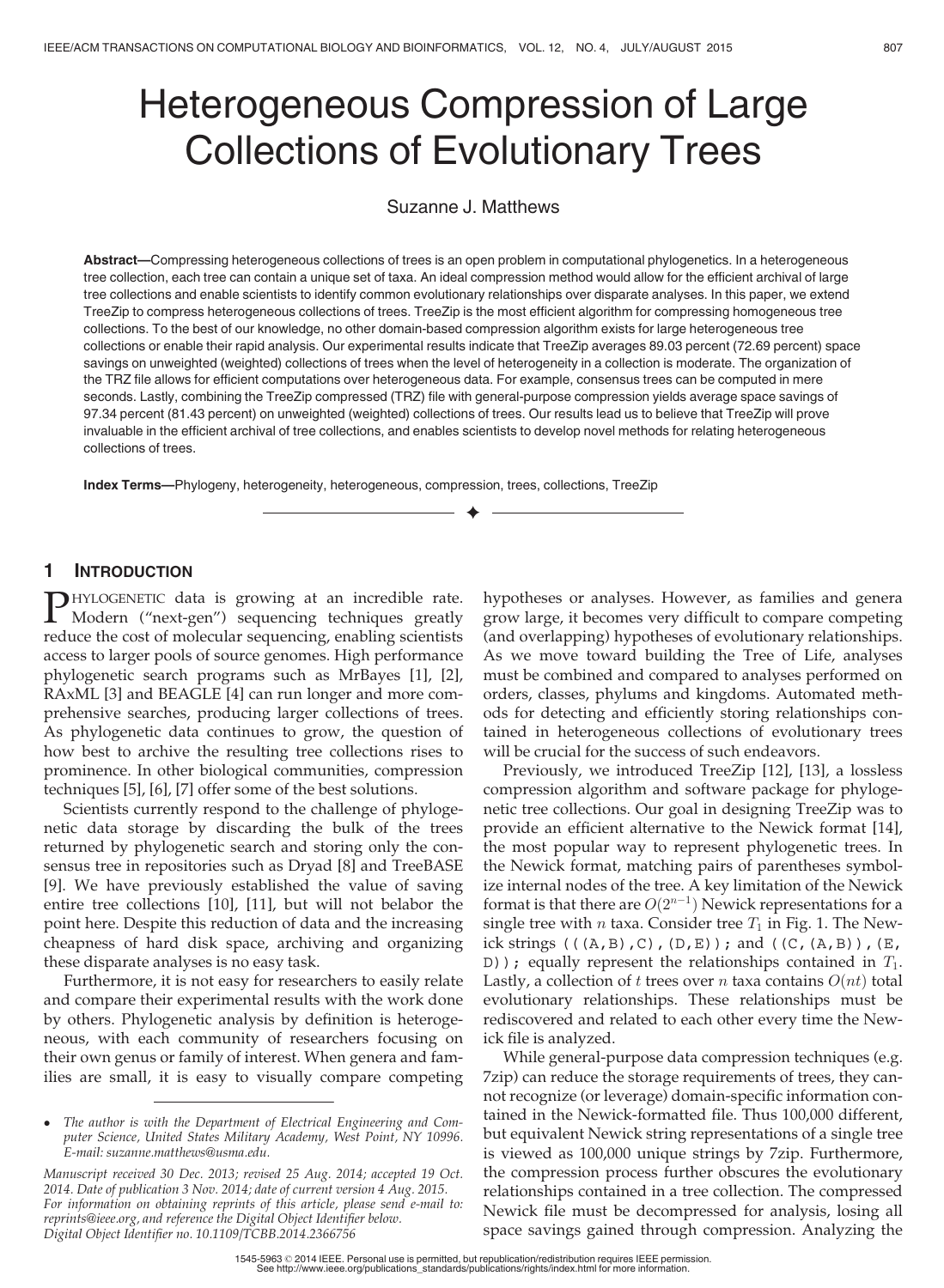

Fig. 1. Sample collection of three heterogeneous trees, consisting of common clades  $(D, E)$  and  $((A, B), C)$  (circled).

uncompressed Newick file requires the overhead cost of rediscovering the evolutionary relationships contained in it. Then, the file must be re-compressed to regain space savings. This whole process must repeat every time the file needs to be analyzed.

TreeZip employs domain-based compression to compactly store large tree collections, and is immune to the multiple representations of input Newick strings. The novelty of TreeZip is that it stores the evolutionary relationships contained in a tree collection uniquely in the compressed (TRZ) file, which itself is a unique 1:1 representation of the input tree collection. TreeZip pays for the  $O(nt)$  cost required to collect evolutionary relationships exactly once and up-front through its compression algorithm. This enables subsequent operations to be performed on the TRZ file in close to realtime, without losing the space savings achieved though compression.

Our previous experimental results showed that TreeZip averages 96 percent space savings on unweighted collections, and 74 percent space savings on weighted collections of trees [12]. Compressing TRZ files with 7zip yields additional space savings, averaging around 99 percent on unweighted tree collections, and 95 percent on weighted tree collections [12]. A consequence of phylogenetic search is that the outputted trees share a high degree of evolutionary relationships. The more similar a set of trees, the better TreeZip's space savings. TreeZip is currently the most efficient method for compressing and storing large collections of phylogenetic trees.

However, our previous version of TreeZip was limited to homogeneous collections of trees. The trees outputted from phylogenetic search are homogeneous. That is, all trees in the collection are defined over a single, identical set of taxa. In heterogeneous collections of trees, every tree in the collection can have a unique set of taxa, or contain a subset of taxa present in other trees in the collection. For example, the trees in Fig. 1 are heterogeneous. Likewise, the analyses produced by separate groups of researchers may not be over the exact same group of organisms (despite significant overlap). The lossless compression of such datasets would therefore be beneficial to the scientific community.

In this paper, we discuss TreeZip's new heterogeneous algorithms and their performance. Our heterogeneous compression algorithm is centered around uniquely identifying common subtrees (instead of bipartitions) in a collection of

trees. We simulated heterogeneous datasets of trees based on two existing biological datasets and two artificial collections of our creation. In our simulations, we varied the number of unique taxa sets contained in each tree collection.

Our results indicated that while performance does understandably degrade as the number of unique taxa sets in the collection approaches the number of trees, TreeZip's compression algorithm is capable of maintaining high space savings for smaller numbers of unique taxa sets. When the number of unique taxa sets is below 100, TreeZip is achieves average space savings of 72.69 percent and 89.03 percent on weighted and unweighted trees respectively. Furthermore, operations on heterogeneous collections of trees stored in TRZ files can be performed quickly. When combined with 7zip, TreeZip achieves average respective space savings of 81.43 percent and 97.34 percent on our weighted and unweighted datasets. This strongly indicates that TreeZip is effective at compressing and relating heterogeneous collections of trees.

The rest of the paper is organized as follows. Section 2 discusses the theory behind our heterogeneous compression algorithm. Section 3 discusses our experimental evaluation. We summarize our findings in Section 4.

## 2 HETEROGENEOUS COMPRESSION

Consider the three trees in Fig. 1. The entire collection of trees is over the taxa set {A,B,C,D,E,F}. However, each tree contains a sub-collection of these six taxa. While each tree is distinct, there are clear relationships between them. For example, all three trees share clade  $((A, B), C)$ , while trees  $T_1$  and  $T_3$  share clade (D, E). Our compression algorithm for heterogeneous trees uniquely identifies and stores such relationships, significantly reducing storage requirements and enabling fast analysis.

## 2.1 Representation of Heterogeneous Trees

Any phylogenetic tree can be decomposed into a set of bipartitions. A bipartition is a cut on an edge in the tree that partitions the taxa into two sets. Each tree with  $n$  taxa necessarily has  $2(n - 1)$  total bipartitions. While quartets [15] are another common building block for trees, bipartitions are preferable for compression. First, while a tree over  $n$  taxa has  $O\binom{n}{4}$  quartets, it has  $O(n)$  bipartitions. Second, while there are a greater number of total possible bipartitions than quartets (  $O(2^n)$  vs  $O(\frac{n}{4})$  ), trees returned from phylogenetic search tend to be very similar to each other, and thus have high levels of bipartition sharing.

Our empirical analysis over homogeneous biological tree collections have confirmed that the set of total bipartitions over any particular collection of trees is very small, due to the high degree of similarity between the trees [12], [16]. The goal of heterogeneous compression of trees is to create a consensus of the work done by a group of scientists who operate over largely similar (but not identical) sets of taxa. We hypothesize that heterogeneous trees over a common taxa set returned from multiple phylogenetic searches should also contain high degrees of similarity, as all should have converged on similar solution spaces.

Bipartitions are not effective at representing heterogeneous collections of trees. For the rooted trees in Fig. 1, tree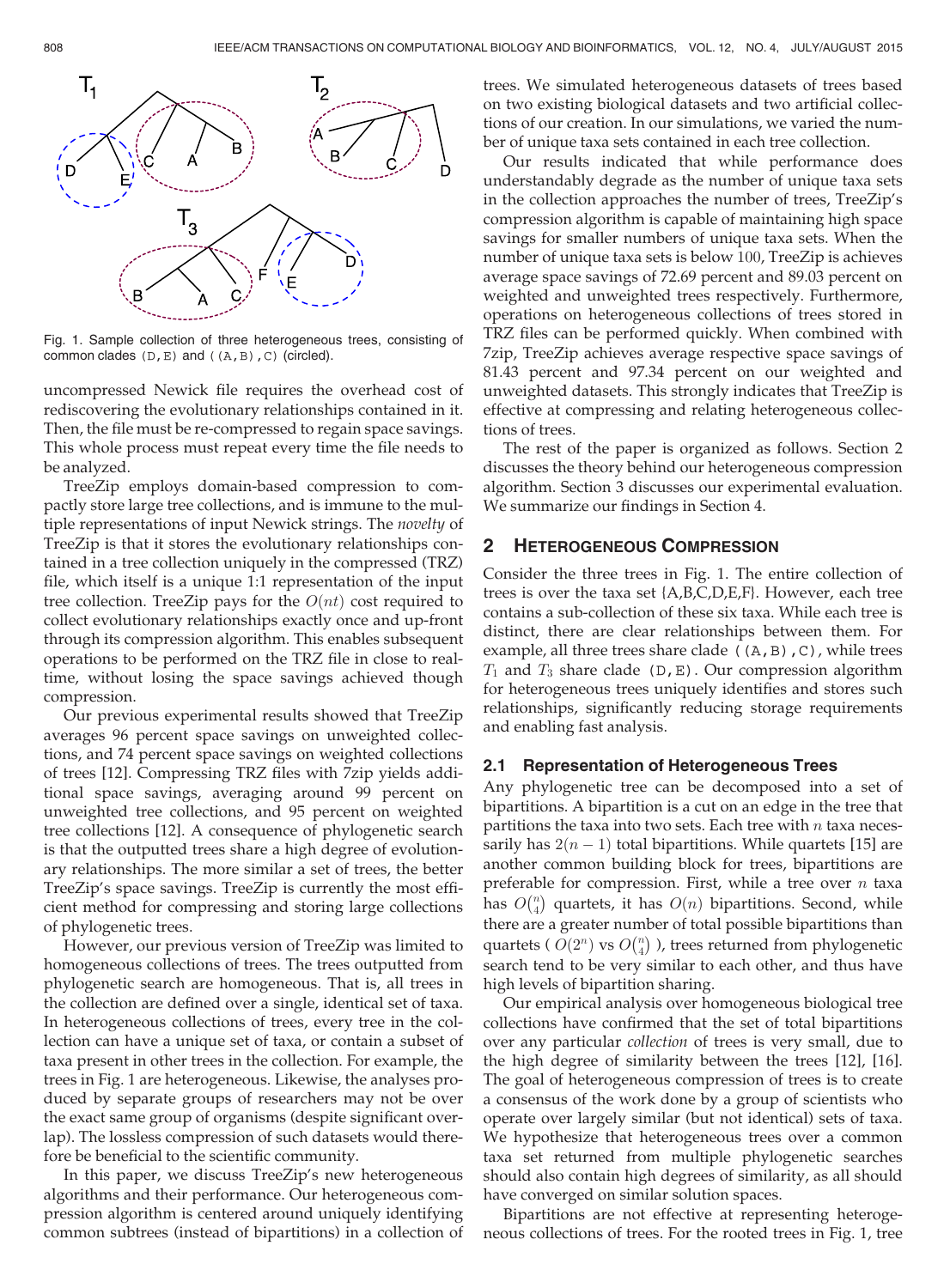$T_1$ 's non-trivial bipartitions are  $ABC|DE$ , AB|CDE, and  $DE|ABC$ .  $T_2$  contains bipartitions  $AB|CD$  and  $ABC|D$ . Lastly,  $T_3$  contains bipartitions ABC DEF, AB CDEF, DE|ABCF and DEF|ABC. Despite the high level of similarity between the underlying structure of the trees, there are no common bipartitions within our group of trees.

In order to support heterogeneous trees, we shifted from a bipartition model to a subtree model. A subtree is defined as the set of taxa residing directly below a cut on any internal edge or adjacent to the root. Each tree contains  $2(n-1)$  subtrees. In Fig. 1,  $T_1$  contains subtrees { $ABC$ }, { $AB$ }, and { $DE$ }.  $T_2$  contains subtrees {AB}, {ABC}, and {D}. Lastly,  $T_3$  contains subtrees  $\{ABC\}$ ,  $\{AB\}$ ,  $\{DE\}$ , and  $\{DEF\}$ . Observe that all three trees in Fig. 1 contain subtrees  $\{AB\}$  and  $\{ABC\}$ , and trees  $T_1$  and  $T_3$  also share the subtree { $DE$ }. By viewing trees as a collection of subtrees rather than a collection of bipartitions, we are able to detect relationships within a heterogeneous collection of trees.

#### 2.2 Compression Algorithm

For a given collection of trees, the set of unique taxa over the entire collection is first determined and ordered lexicographically. We refer to this global set of taxa as  $G$ , where  $\mathcal{N} = |G|$ . For each tree, we collect its subtrees via depth-first search. Each subtree is uniquely represented by a  $N$ -length bitstring (B). Each taxon in our lexicographic ordering is assigned an index  $i$  and the corresponding bit in  $B(b_i)$  represents the presence or absence of that taxon in a particular subtree. If a taxon occurs in a particular subtree, the corresponding bit is set to 1. Otherwise, it is set to 0. For example, the subtree {AB} in all three trees is represented by the bitstring 110000, where the first bit denotes the presence of 'A' in the subtree and the second denotes the presence of 'B' in the subtree. We note that for any tree, the set of taxa  $n \leq N$  over which the tree is defined can be obtained by performing a bitwise OR operation over all the bitstrings derived from that tree. TreeZip's heterogeneous compression algorithm is  $O(Nt)$ , which is the time required to collect the  $O(N)$  subtrees from each of the t trees in a collection.

#### 2.2.1 Universal Hashing of Subtrees and Trees

We use universal hashing to quickly capture the set of unique subtrees within the tree. Let  $t$  represent the total number of trees in our collection of interest. For each taxon  $i$ from  $1 \dots N$ , two random numbers are generated,  $r_i$  and  $s_i$ . Each bitstring  $(B)$  representation of our subtrees is then fed into two hashing functions [16], [17]  $h_1$  and  $h_2$ ,

$$
h_1(B) = \sum_{i=1}^{N} b_i \times r_i \mod m_1,
$$
  

$$
h_2(B) = \sum_{i=1}^{N} b_i \times s_i \mod m_2,
$$

where  $m_1$  is the first prime number greater than  $\mathcal{N} \times t$  and  $m_2$  is the first prime greater than  $\mathcal{N} \times t \times c$ , where c is a large constant number. Thus, each subtree is uniquely defined by  $h_1(B) \cdot h_2(B)$  (where  $\cdot$  represents concatenation). Our las-vegas randomized hashing strategy guarantees that  $h_1(B_1)h_2(B_1) = h_1(B_2)h_2(B_2)$  iff  $B_1 = B_2$ . By storing an explicit bitstring representation of each subtree in our hash table, we can always determine if  $B_1 = B_2$ , guaranteeing us 0 percent probability of error. To eliminate the possibility of an error state, our code terminates and notifies the user to restart the program if such a collision is detected. This would occur due to repetition in our generated set of random numbers  $(r_i, s_i)$ , and regenerating the random numbers would fix this problem. In practice, these collisions have never occurred. For each subtree, we store the set of ids of the trees that contain it. For weighted collections, we also store branch lengths.

Let  $k$  denote the number of unique subtrees in our set of  $t$  trees. We can represent each tree  $T$  as a  $k$ -bit bitstring (A), where each position  $a_i \in A$  denotes a unique subtree in a collection. Ordering of subtrees do not matter, so long as the ordering is consistent for all trees. If  $T$ contains subtree *i*, then  $a_i = 1$ . Otherwise,  $a_i = 0$ . For each subtree  $i$  from  $1...k$ , two new random numbers are generated,  $o_i$  and  $p_i$ . We define two additional hashing functions [16]  $h_3$  and  $h_4$ ,

$$
h_3(A) = \sum_{i=1}^k a_i \times o_i \mod m_3,
$$
  

$$
h_4(A) = \sum_{i=1}^k a_i \times p_i \mod m_4,
$$

where  $m_3$  is the first prime number greater than t and  $m_4$  is the first prime number greater than  $t \times c$ . Thus, each unique tree in the collection is defined by  $h_3(A) \cdot h_4(A)$ . Our lasvegas randomized hashing strategy once again guarantees that  $h_3(A_1) \cdot h_4(A_1) = h_3(A_2) \cdot h_4(A_2)$  iff  $A_1 = A_2$  by storing the bitstring representation of each tree. Thus, we can always determine errors in our approach (see details above), and terminate the process if necessary.

## 2.2.2 The TRZ Encoding Scheme

Once the hash tables consisting of the unique subtrees and trees are collected, the last step is to write these contents to the TreeZip compressed (TRZ) file. One of the primary goals of the TRZ format is to be a compact representation that highlights the evolutionary relationships contained in a collection of trees. Storing encoded versions of these relationships is important, as it allows operations (e.g. computing the consensus) to be performed directly and quickly on the TRZ file, while reducing space requirements. As such, we eschewed binary compression schemes such as Huffman encoding [18] and LZW [19], which obscure the relationships in a collection of trees. Run-length encoding ensures reasonable space savings while enabling analysis to be performed directly on the TRZ file. We note that since the TRZ file is text, it can be further compressed with general-purpose text compression algorithms such as 7zip with little overhead.

The first three lines of the compressed TRZ file represent the global set of taxa names, the number of unique trees in the file, and the number of unique subtrees. If the file is heterogeneous, we add a 'H' flag on the line designating the unique set of trees. We first process the hash table that identified unique subtrees. Prior to encoding, subtrees are stored by the order of the number of 1s they contain, with ties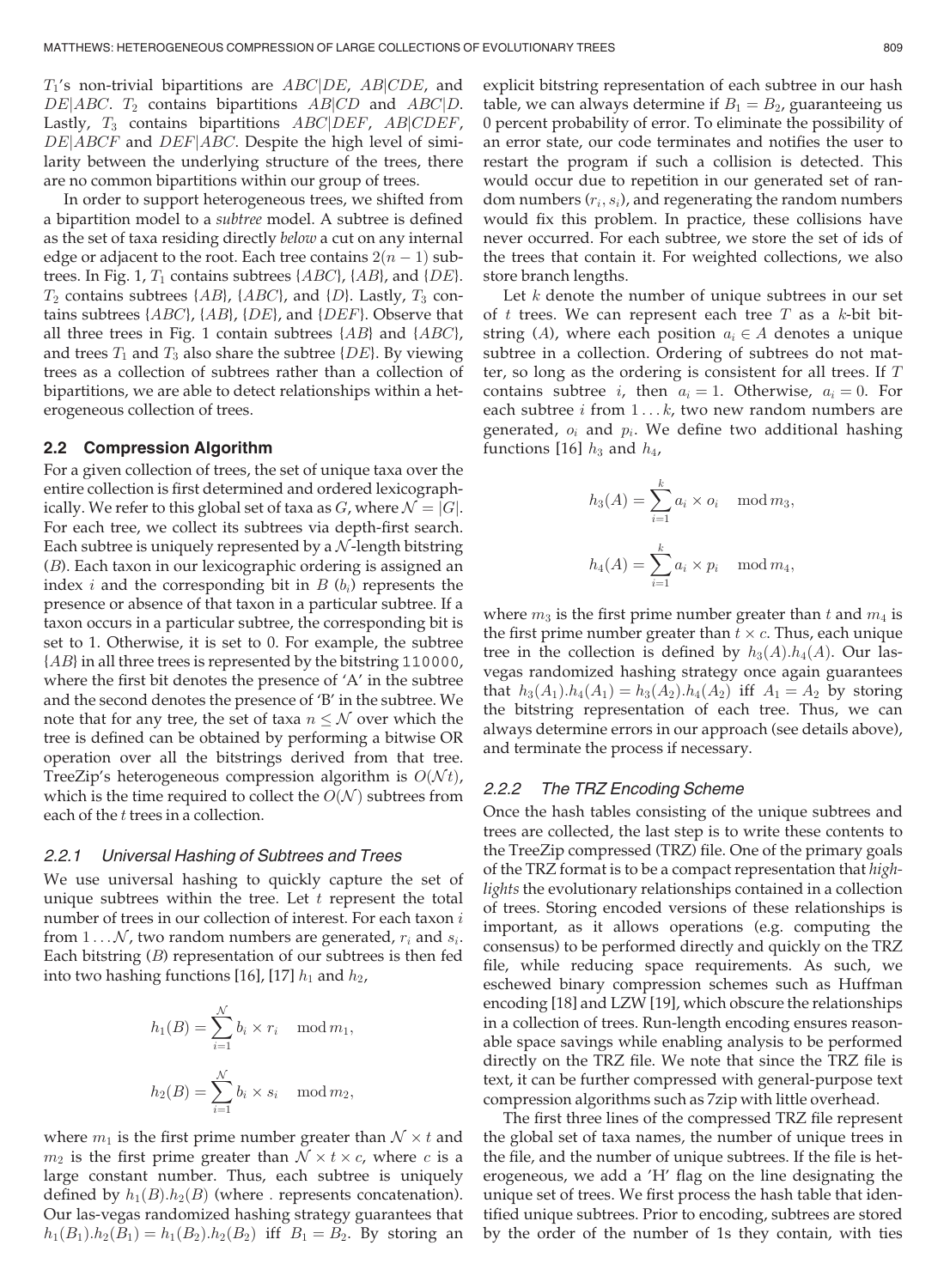broken lexicographically. This ensures the 1:1 representation of a TRZ file to its collection of trees.

Afterward, we process each row in the hash table containing unique subtrees. Each row represents a separate line in the compressed file. There are three components (bitstrings, tree ids, branch lengths) to a TRZ line. The full details of TreeZip's encoding scheme can be found in [12]. Each bitstring is run-length encoded. Duplicate trees are removed from each row, and are encoded using TreeZip's encoding procedure. After the set of trees are encoded, the set of branch lengths for each tree is encoded and appended to the end of the row. At the end of the file, we encode the hash-table that identified unique trees in the collection. This table ensures that we will be able to rebuild the collection fully and correctly if decompression is required.

# 2.3 Computing Consensus and Other Extensible **Operations**

TreeZip stores trees more efficiently than Newick files. Furthermore, since the TRZ file stores only the unique set of subtrees in a tree collection, we can perform analysis on a TRZ file much quicker than than we can on a Newick file. Previously, we established TreeZip's equivalence to Newick files on homogeneous collections of trees and showed that operations on TRZ files are much faster than equivalent operations on Newick files [12]. By extending TreeZip's functionality to encompass heterogeneous collections, we've also extended TreeZip's ability to perform extensible operations on these collections.

Of greatest significance is TreeZip's ability to compute the strict or majority consensus tree of an encoded heterogeneous collection of trees, without any need for decompression. Unlike the consensus tree of a homogenous collection, the heterogeneous consensus tree may not contain the total set of  $N$  taxa in the collection. Consider the three trees in Fig. 1. TreeZip outputs ((A, B), C); as the strict consensus for this collection, as these underlying subtrees appear in every collection. Likewise, TreeZip reports (((A,B),C),  $(D, E)$ ); as the majority consensus, as these underlying subtrees appear in at least two of the three trees. To the best of our knowledge, no other program exists that can compute the strict or majority consensus of a collection of trees over a heterogeneous taxa set.

Furthermore, TreeZip can directly compare collections of heterogeneous trees. Since the TRZ format is a 1:1 representation of a collection of trees, TreeZip can compute the total set of unique trees over two given collections (union), the set of unique trees that are contained in both collections (intersection), and the set of unique trees that are contained in one collection, but not the other (set difference). All these operations can be performed close to real-time without needing to decompress the TRZ file.

## 2.4 Decompression Algorithm

Since the TRZ file is designed to be an archive format for large collections of trees, it is not meant to be decompressed frequently. That said, TreeZip has a decompression routine that returns the set of trees in Newick format. The procedure is largely identical to that described in [12]. The TRZ file is decoded, and for each unique tree, the set of subtree bitstrings contained within them is stored. Each tree is then rebuilt sequentially, using the second table (which tracks duplicate trees) as reference.

To properly rebuild each tree, a "star" tree bitstring is used as the base. With the processing of each additional subtree, internal nodes are added, until the entire tree is rebuilt. In the case of homogeneous collections, this "star" tree is an *n*-length bitstring, where each bit is set to 1. For heterogeneous datasets, each tree can have some set of  $n$ taxa, where  $n \leq N$ . Thus for each tree, it is necessary to calculate the corresponding "star tree". To do this, we initially populate an  $N$ -length bitstring of all 0s for each tree. By performing an OR operation over all the subtrees contained in each tree, one gets appropriate star bitstring associated with each tree. One pass over the entire hash table is sufficient to generate the star bitstrings of all the trees in a collection.

## 3 EVALUATION

Our implementation of TreeZip used in the following experiments is free to download at https://github.com/ suzannejmatthews/treezip/. Experiments were conducted on a 64-bit Intel machine with two quad-core processors and 32 GB of RAM running Ubuntu Linux 12.04. TreeZip is written in C++ and compiled with g++ 4.6.3 with the -03 compiler option.

## 3.1 Description of Simulated Datasets

In order to build the Tree of Life, researchers must use a variety of different methods to collect and combine their analyses, which will have varying levels of heterogeneity. By studying how heterogeneity affects our approach, we gain clues on how best to combine and store such collections. Simulated datasets allow us to test different scenarios for how phylogenetic researchers may combine disparate tree collections.

The compression quality of our algorithm is dependent on the number of unique subtrees in the collection. As the heterogeneity of a dataset increases, space savings is sharply reduced due to the increased size of the underlying set of unique subtrees. Simulated datasets allow us to precisely model and study the rate of this degradation.

We generate heterogeneous datasets by adding heterogeneity to homogeneous datasets. For each dataset, we randomly partition the total set of trees into  $u$  equally sized partitions, randomly remove a percentage of taxa from each partition, and recombine the partitions together. This yields a heterogeneous dataset with  $u$  taxa sets,  $\mathcal N$  total taxa, and  $t$ trees. A taxa set is a unique set of taxa over which a collection of trees is defined. Consider Fig. 1 where each tree has a unique set of taxa, yielding three unique taxa sets in the collection. When  $u = 1$ , the collection is identical to the homogeneous source dataset. As u increases, the number of unique taxa sets and subtrees in a dataset also increases, resulting in greater levels of heterogeneity.

Our source homogeneous datasets include two existing biological tree collections and two artificial collections of our creation. In our experimentation, we considered trees with weighted and unweighted branches. Our unweighted collections are identical to our weighted ones, except that all branch lengths were removed.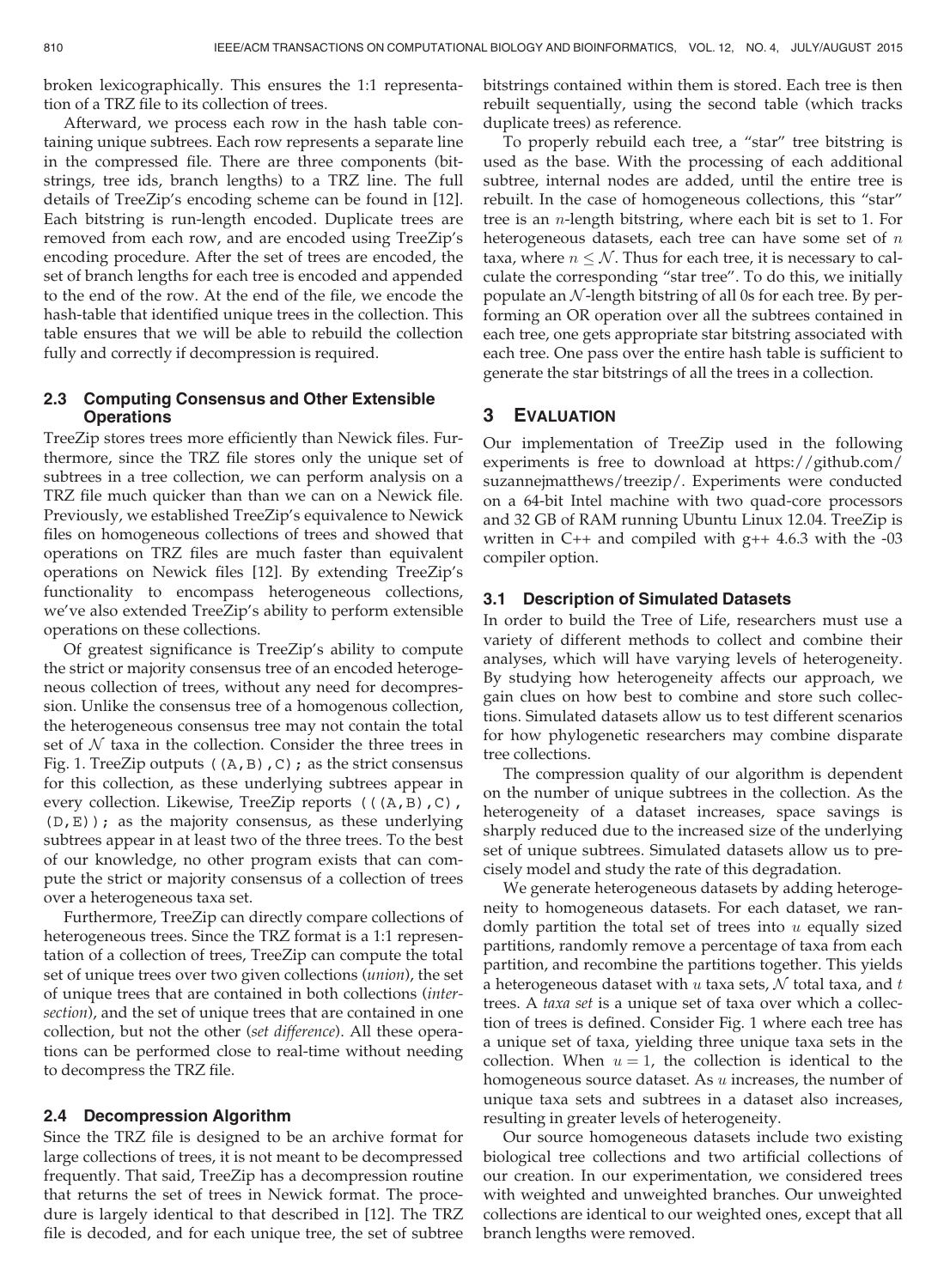

(a) Biological heterogeneous collections of trees.



We obtained biological datasets from two previously published Bayesian phylogenetic analyses that utilized MrBayes [20] . The first biological dataset consists of 20,000 unique trees obtained from an analysis of 150 taxa [21]. The weighted (unweighted) version of the Newick file for this dataset is 67 MB (16 MB). There are 1,318 (1,168) unique subtrees out of 5.9 million possible in the weighted (unweighted) collections. The second biological dataset consists of 33,306 trees obtained from an analysis of 567 angiosperm taxa [22]. Of the 33,306 trees, 33,169 are unique. The size of the weighted (unweighted) Newick file for this collection is 428 MB (105 MB). There are 3,011 (2,444) unique subtrees out of  $\approx 37.7$  million possible in the weighted (unweighted) sets.

To test TreeZip's performance on massive tree collections, we simulated two large artificial datasets that have similar majority consensus rates and proportion of subtrees to our previously described biological collections. The ratio of subtrees to taxa in the 150-taxa and 567-taxa datasets were 7.8 and 4.3 respectively. Using HashCS [23], the majority consensus rates for the 150-taxa and 567-taxa datasets were determined to be 85.7 and 92.5 percent respectively.

Our first artificial collection contains 3,000 taxa and 20,000 unique trees, and has a majority consensus rate of 85.7 percent and a subtree ratio of 7.6. The weighted (unweighted) version of the Newick file for this dataset is 1.4 GB (380 MB). There are 25,949 (22,949) unique subtrees out of  $\approx 199$  million possible in our weighted (unweighted) sets. Our second artificial collection contains 5,000 taxa and 20,000 unique trees and has a majority consensus rate of 92.5 percent and a subtree ratio of 4.4. The size of the weighted (unweighted) Newick file for this collection is 2.4 GB (647 MB). There are 27,004 (22,004) unique subtrees out of  $\approx$  332 million possible in our weighted (unweighted) sets.

#### 3.2 Measuring Performance

For each homogeneous dataset, we generated heterogeneous collections of t trees, and vary u from  $1 \dots 1,000$ . For each heterogeneous dataset produced, we record the amount of space savings the TRZ file has over the corresponding Newick file. The space savings  $S$  is measured as  $S = (1 - \frac{|TRZ|}{|Newick|}) \times 100$ . Space savings of 0 percent means



(b) Artificial heterogeneous collections of trees.

there is no reduction of file size. The goal for any compression algorithm is achieve space savings close to 100 percent. We also measure the running time of our compression, set operations, and decompression methods.

## 3.3 Space Savings Performance Results

Fig. 2 shows the performance of TreeZip on our heterogeneous collections of trees. Figs. 2a and 2b depict the results on our biological and artificial datasets respectively. The x-axis denotes the number of unique taxa sets in the file. The  $y$ -axis denotes the amount of space savings the TRZ file achieves over the Newick file. Consistent with prior results [12], TreeZip achieves an average of 74.44 percent space savings on weighted datasets, and 96.43 percent space savings on unweighted data sets when  $u = 1$ , the homogeneous case. This discrepancy is caused by the presence of branch lengths.

As the number of unique taxa sets contained in a collection increases, the space savings degrades. As  $u$  increases to 100, average space savings of our unweighted biological datasets dips to 86 percent. In comparison, the average space savings of our unweighted artificial datasets reduces to 76 percent. However, when  $u$  is increased further to 1,000 the average space savings of our unweighted biological and artificial datasets drop to 55 and 14.5 percent respectively. This rapid decrease in space savings is due to the number of underlying subtrees exploding. Since our compression approach centers around identifying unique subtrees in a collection, performance degrades as the number of unique taxa sets approaches the number of trees in the collection.

The effect of subtree explosion is muted in our weighted datasets. As  $u$  increases to 100, our biological and artificial weighted datasets slightly decrease to 71 and 70 percent average space savings. However, as the number of unique taxa sets in the collection increases to 1,000, the average space savings for our weighted biological datasets dip to 64 percent. The average space savings for our artificial datasets decrease to 54 percent. These results are promising, as the majority of phylogenetic analyses are weighted. Even with high levels of heterogeneity ( $u = 1,000$ ), the resulting TRZ file is at most half the size of the Newick file.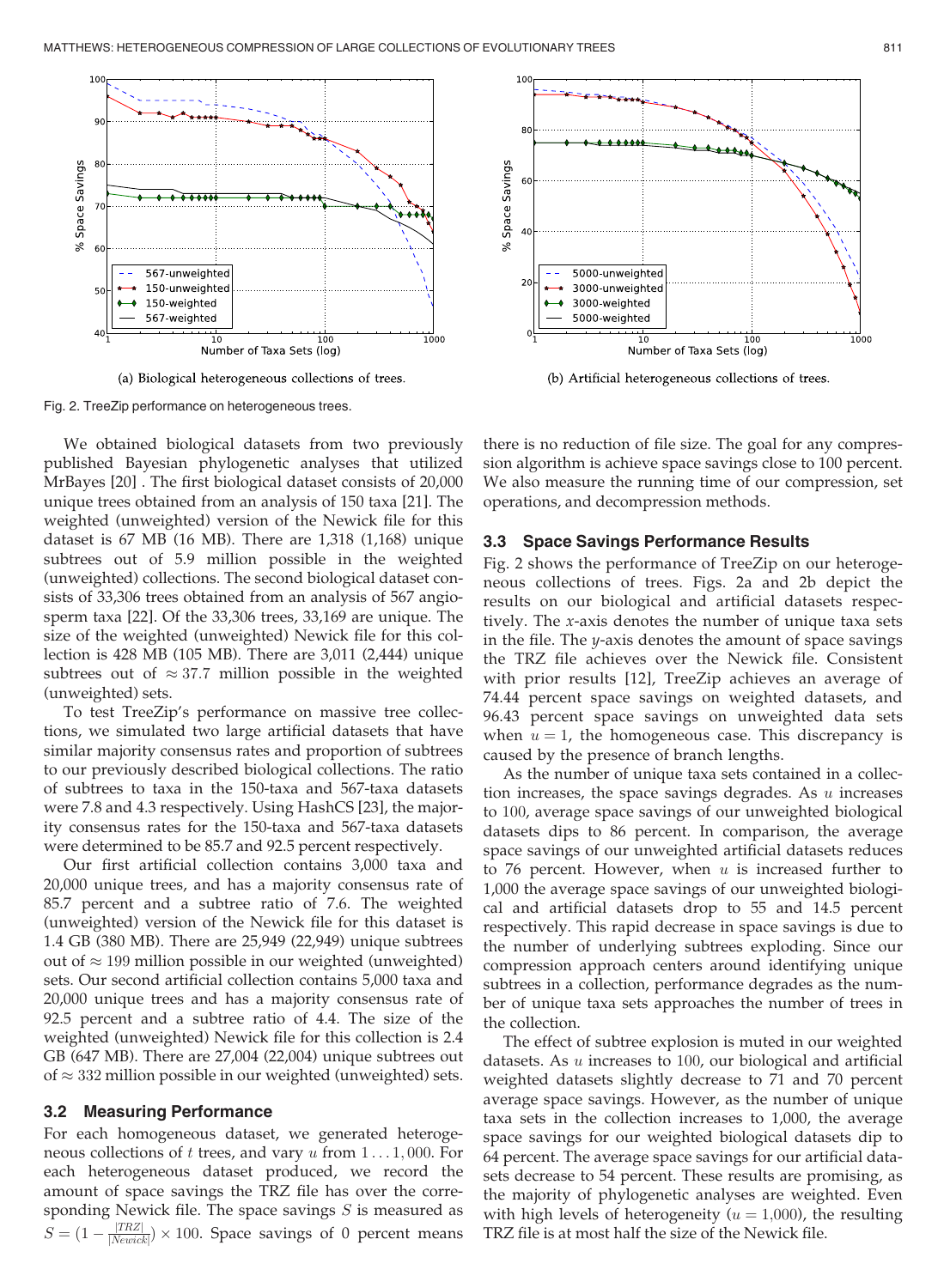

(a) Biological heterogeneous collections of trees.



Despite the degradation in our larger datasets, we can still achieve additional space savings when we combine TreeZip with general purpose compression algorithms. Fig. 3 shows the additional space savings resulting from compressing the TRZ files with 7zip. Figs. 3a and 3b show the space savings on our biological and artificial collections respectively. Tree-Zip+7zip achieves average spaces savings of 96.29 and 96.3 percent on our unweighted biological and artificial datasets. For our weighted biological and artificial datasets, Tree-Zip+7zip averages 81.83 and 80.86 percent respectively.

## 3.4 Runtime Performance Results

Compression is a one-time cost TreeZip pays up-front to enable space savings and the high speed of subsequent operations. Due to the additional time needed to determine the global set of taxa  $(G)$ , heterogeneous compression is on average 36.4 percent slower than its homogeneous counterpart. For our 150-taxa datasets, compression took on average 27.07 seconds (15.61 seconds) on our weighted (unweighted) collections. For our 567-taxa datasets, compression took on average 3:6 minutes (2:33 minutes) on our weighted (unweighted) collections. Processing our artificial datasets takes much longer, due to the sheer size of the  $O(Nt)$  subtrees that are required to be collected from the trees. For our 3000-taxa dataset, compression took on average 23:78 minutes (21:86 minutes) on our weighted (unweighted) heterogeneous collections. Lastly for the 5000 taxa dataset, compression took on average 65:88 minutes (55:48 minutes) on our weighted (unweighted) heterogeneous collections.

TreeZip compression allows consensus trees and other operations to be cheaply computed. Fig. 4 shows the performance of the consensus operation on both our weighted biological and artificial heterogeneous collections as  $u$  is increased. We note that the consensus operation takes longer on weighted datasets. The  $x$  axis denotes the number of unique taxa sets in the file, while the  $y$  axis shows the average execution time in seconds (log scale). Regardless of the level of heterogeneity, a consensus tree can be computed in less than a second on our 150-taxa datasets and less than 5 seconds on our 567-taxa datasets. For our larger artificial datasets, the operation takes less than a minute to complete.



(b) Artificial heterogeneous collections of trees.

Set operations (union, intersection and set difference) compare two TRZ files and thus are dependent on the number of unique subtrees over both files. As the number of unique subtrees increase, the longer the compute time. For our 150-taxa and 567-taxa datasets, this does not affect the real-time nature of our set operations, which take less than a minute to compute. For our larger artificial datasets, set operations can take one to 3 minutes to complete.

TRZ files do not need to be decompressed in order to be analyzed (e.g. producing the consensus). However, decompression may be necessary if Newick files are required. For our 150-taxa datasets, decompression takes on average 38:65 seconds (32:08 seconds) on our weighted (unweighted) collections. For our 567-taxa datasets, decompression takes on average 5:74 minutes (4:81 minutes) on our weighted (unweighted) collections. For our 3000-taxa datasets, decompression took on average 33:64 minutes (24:49 minutes) on our weighted (unweighted) collections. Lastly for the 5000 taxa datasets, decompression took on average 84:47 minutes (57:73 minutes) on our weighted (unweighted) collections.

Maximum space savings can be achieved by combining TreeZip with general purpose compression algorithms such as 7zip. For our unweighted biological datasets, it takes less



Fig. 4. Performance of consensus operations on weighted biological and artificial datasets.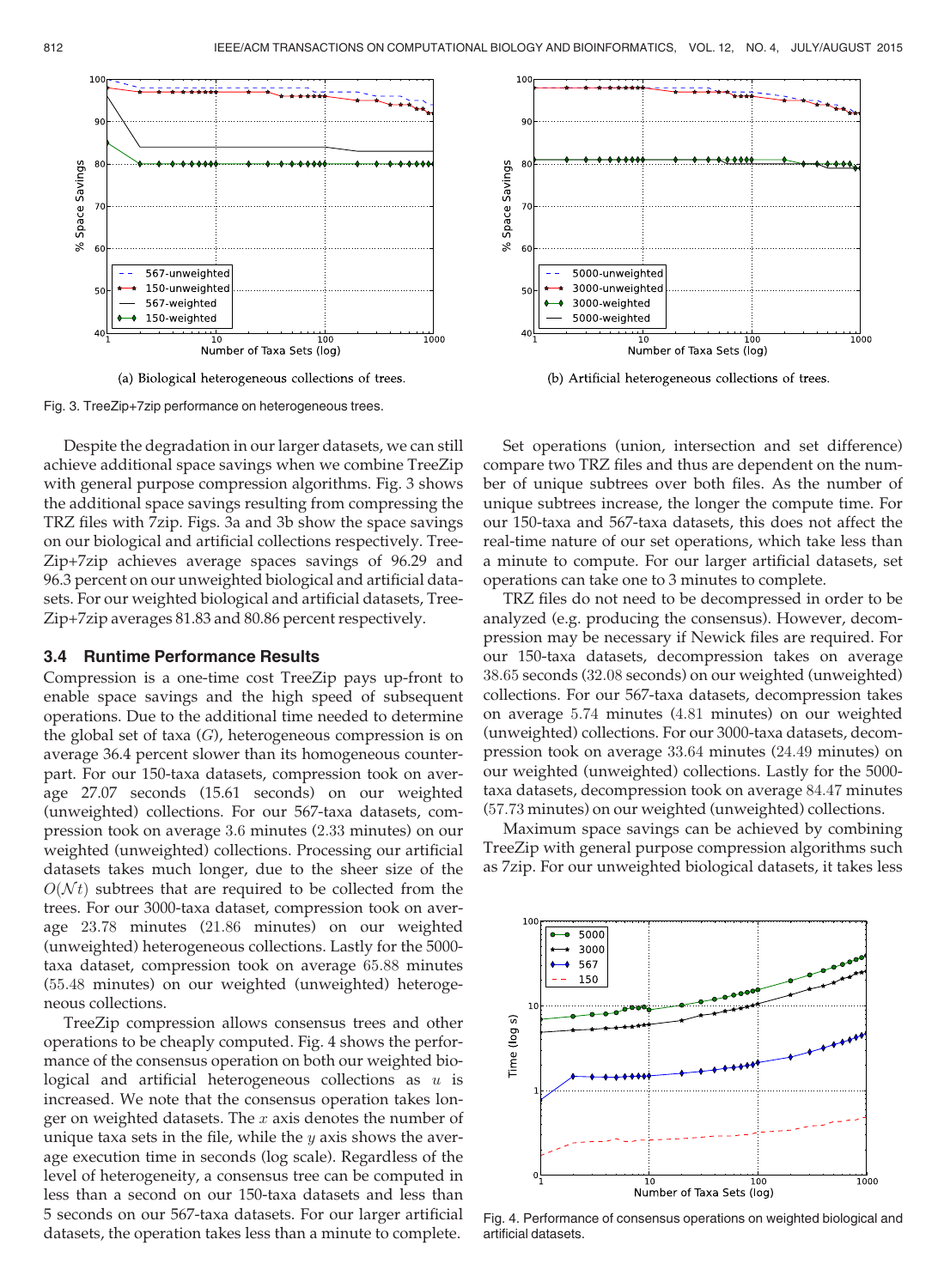than a second to compress a TRZ file with 7zip. For our weighted biological datasets, 11:28 seconds is required. On our unweighted and weighted artificial datasets, it takes 18:87 seconds and 2:12 minutes respectively to compress a TRZ file with 7zip. The TreeZip+7zip file (like all files produced by general-purpose compression algorithms) must be decompressed to a bare TRZ file prior to analysis.

## 4 CONCLUSIONS

Efficiently archiving and analyzing heterogeneous collections of trees is an open problem in computational phylogenetics. Research groups and tree repositories such Dryad and TreeBASE can greatly benefit from compressing and comparing related analyses over disparate taxa. General purpose compression methods, while capable of achieving space savings, are unable to leverage domain knowledge about tree collections. To analyze collections compressed with such programs, datasets will need to be decompressed, analyzed, and re-compressed to achieve original space savings, with this process repeating for subsequent analyses. The scientific community would greatly benefit from a compact, archival format for heterogeneous tree collections that enables fast analysis.

In this paper we discuss our implementation of heterogeneous compression in TreeZip, a lossless compression software package. To the best of our knowledge, no other domain-based compression algorithm exists for heterogeneous collections of trees. TreeZip achieves its space savings from storing all the evolutionary relationships and trees in a collection exactly once in the compressed (TRZ) file. For our datasets with moderate levels of heterogeneity (less than 100 unique taxa sets), TreeZip averages 89.03 percent space savings for our unweighted collections, and 72.69 percent space savings for our weighted collections.

Our experimental analysis on our larger artificial datasets indicate that TreeZip's compression algorithm takes upward of 20 minutes when the global set of taxa grows exceedingly large. This is only natural, as there are  $O(\mathcal{N}t)$ relationships in a collection of t trees over  $N$  taxa. TreeZip pays this run-time cost up-front in order to enable the close to real-time performance of subsequent operations on the TRZ file, avoiding the need for decompression. Analysis operations (e.g. the consensus) on TRZ files leverage these pre-discovered relationships, and can be performed very quickly. In contrast, analysis operations on Newick files require that the total set of evolutionary relationships be rediscovered every time. TreeZip can be extended to include additional operations. We welcome suggestions from the scientific community and will gladly incorporate additional analytic features into TreeZip.

Lastly, the TRZ file can be further compressed with general purpose compression algorithms. Combining TreeZip with 7zip achieves average space savings of 97.34 percent (81.43 percent) on our unweighted (weighted) datasets. Our experimental analyses indicate that compressing TRZ files with 7zip is quick, making it ideal for long term storage where space savings is critical.

Future work will improve the performance of TreeZip's heterogeneous algorithms. As phylogenetic datasets get larger, TreeZip's running time becomes problematic. Other

compression algorithms (such as 7zip) reduce their running time on large data by utilizing all the cores available on a system. Therefore, future work will concentrate efforts on developing new multi-core algorithms for TreeZip.

TreeZip can play a central role in the archival of phylogenetic tree collections. The goal in creating a heterogeneous tree collection is to generate a consensus of the work of various scientists. As scientists continue to piece together the Tree of Life, combining these disparate analyses into easy to use and compact formats becomes critical. TreeZip achieves space savings over raw Newick files, and enables faster analysis. These benefits will enable scientists to easily detect relationships in such collections, which may prove valuable in the creation of phylogenetic tree querying software and future supertree methods.

## ACKNOWLEDGMENTS

The author is grateful for the mentorship of T.L. Williams in the earlier stages of this work. This work was supported by the US National Science Foundation under Grants DEB-0629849, IIS-0713168, and IIS-1018785. This work was also supported in part by the Dissertation Fellowship program at Texas A&M University. The opinions in this paper are those of the authors and do not necessarily reflect the opinions of the US Department of Defense, or the U.S. Army.

## **REFERENCES**

- [1] F. Ronquist and J. P. Huelsenbeck, "MrBayes 3: Bayesian phylogenetic inference under mixed models," Bioinformatics, vol. 19, no. 12, pp. 1572–1572, Aug. 2003.
- [2] G. Altekar, S. Dwarkadas, J. P. Huelsenbeck, and F. Ronquist, "Parallel metropolis-coupled Markov chain Monte Carlo for Bayesian phylogenetic inference," Bioinformatics, vol. 20, pp. 407– 415, 2004.
- [3] A. Stamatakis, "RAxML-VI-HPC: Maximum likelihood-based phylogenetic analyses with thousands of taxa and mixed models," Bioinformatics, vol. 22, no. 21, pp. 2688–2690, 2006.
- [4] D. L. Ayres, A. Darling, D. J. Zwickl, P. Beerli, M. T. Holder, P. O. Lewis, J. P. Huelsenbeck, F. Ronquist, D. L. Swofford, M. P. Cummings, A. Rambaut, and M. A. Suchard, "BEAGLE: An application programming interface and high-performance computing library for statistical phylogenetics," Syst. Biol., vol. 61, no. 1, pp. 170–173, 2012.
- [5] R. Giancarlo, D. Scaturro, and F. Utro, "Textual data compression in computational biology: A synopsis," Bioinformatics, vol. 25, no. 13, pp. 1575–1586, Feb. 2009.
- [6] M. C. Brandon, D. C. Wallace, and P. Baldi, "Data structures and compression algorithms for genomic sequence data," Bioinformatics, vol. 25, no. 14, pp. 1731–1738, 2009.
- [7] S. Deorowicz and S. Grabowski, "Compression of DNA sequence reads in FASTQ format," Bioinformatics, vol. 27, pp. 860–862, 2011.
- [8] H. C. White, S. Carrier, A. Thompson, J. Greenberg, and R. Scherle, "The Dryad data repository: A Singapore framework metadata architecture in a DSpace environment," in Proc. Int. Conf. Dublin Core Metadata Appl., 2008, pp. 157–162.
- [9] W. Piel, M. Donoghue, and M. Sanderson, "TreeBASE: A database of phylogenetic information," in Proc. 2nd Int. Workshop Species, 2000, pp. 41–47.
- [10] S.-J. Sul, S. J. Matthews, and T. L. Williams, "Using tree diversity to compare phylogenetic heuristics," BMC Bioinformatics, vol. 10, no. Suppl 4, p. S3, 2009.
- [11] S. J. Matthews and T. L. Williams, "MrsRF: An efficient mapreduce algorithm for analyzing large collections of evolutionary trees," BMC Bioinformatics, vol. 11, no. Suppl 1, p. S15, 2010.
- [12] S. J. Matthews and T. L. Williams, "An efficient and extensible approach for compressing phylogenetic trees," BMC Bioinformatics, vol. 12, no. Suppl 10, p. S16, 2011.